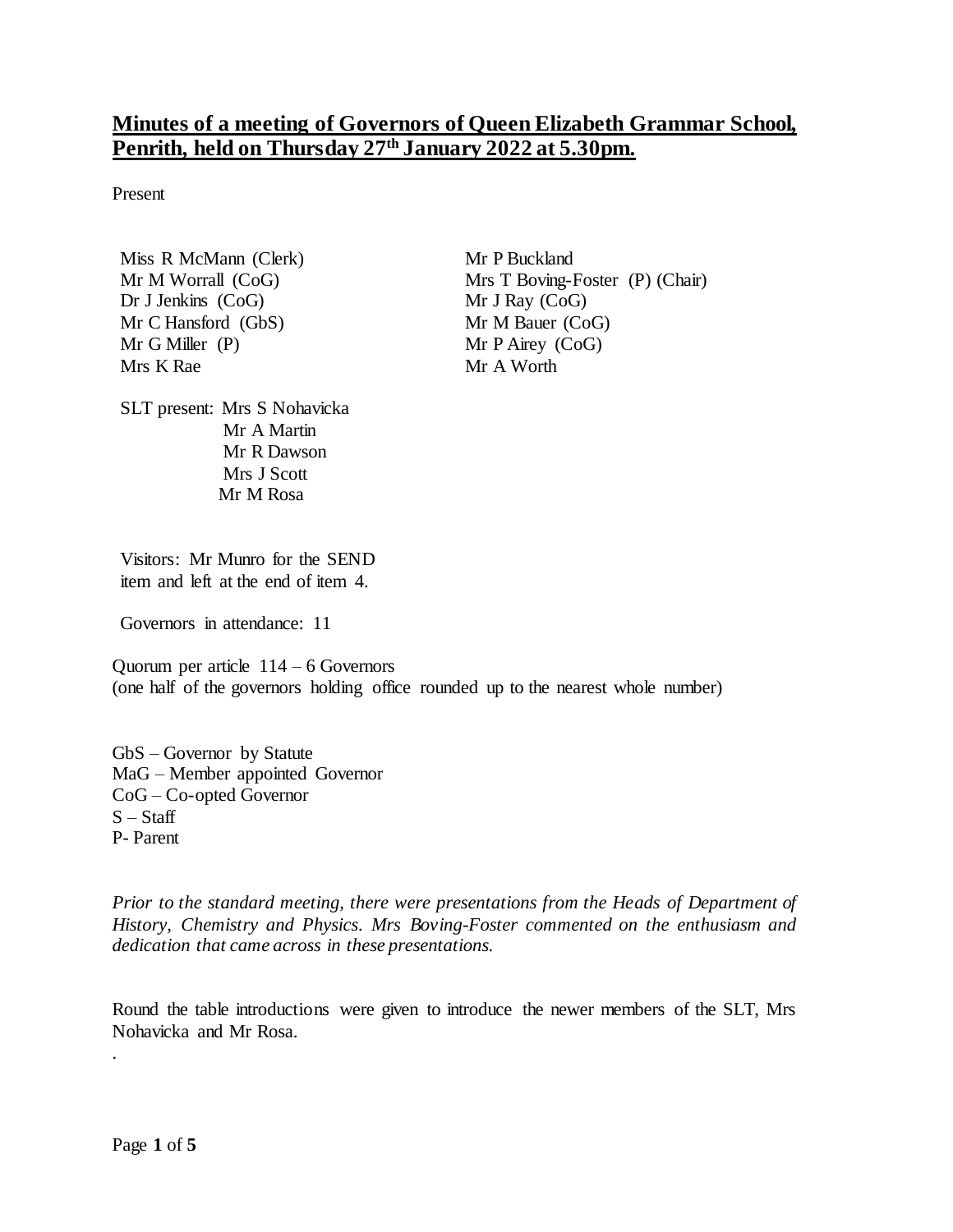#### 1. Apologies for absence

Apologies for absence were accepted for Ms Mills (long-term absence, illness).

#### 2. Declaration of Interest in Agenda Items

There were no declarations of interest in the agenda items.

#### 3. Any changes to the declaration of Business Interests

There were no changes to the declaration of interests.

#### 4. SEND Action Plan

Dr Jenkins as the SEND Link Governor presented on this item. An action plan arising from the survey was circulated prior to the meeting and the aim was to discuss, amend if necessary and approve. It was emphasised that everyone on the Governing Body should have an understanding / knowledge of SEND. Mr Munro added that there is a role for SEND in everything and if Governors could be an advocate for it any meeting they attend, for example the Health and Safety Committee he would be grateful. Additionally, he added that his door was always open if Governors needed to know anything.

Questions and comments were as follows:

- A yearly update is much appreciated (GM).
- Very good developmental plan and like the fact that it is simple and contained to one page (MW).

Dr Jenkins said that she would be making some very minor revisions to the action points to ensure none of them simply say 'all' as there is a lack of accountability and more difficult to keep on top of and follow up.

## **It was unanimously approved to adopt the plan, inclusive of Dr Jenkins' minor revisions.**

## 5. Covid-19 Catch-Up Premium Update

Mr Dawson led on this item and circulated a document (Appendix A) showing how the catchup monies have been invested in the 1:1 tutoring run via My Tutor. As a result of the mock exams, the next round will commence from  $7<sup>th</sup>$  February and all the catch-up money will be spent by the year end. Mr Dawson added that this time around, the school will place much more emphasis on attendance as the figures show that this has so far been variable. Questions were invited:

 *How does the school engage with the children and parents in this process (GM)?*  Initially asked for expressions of interest. Parents are sent emails from My Tutor and the whole process is monitored in school (RD).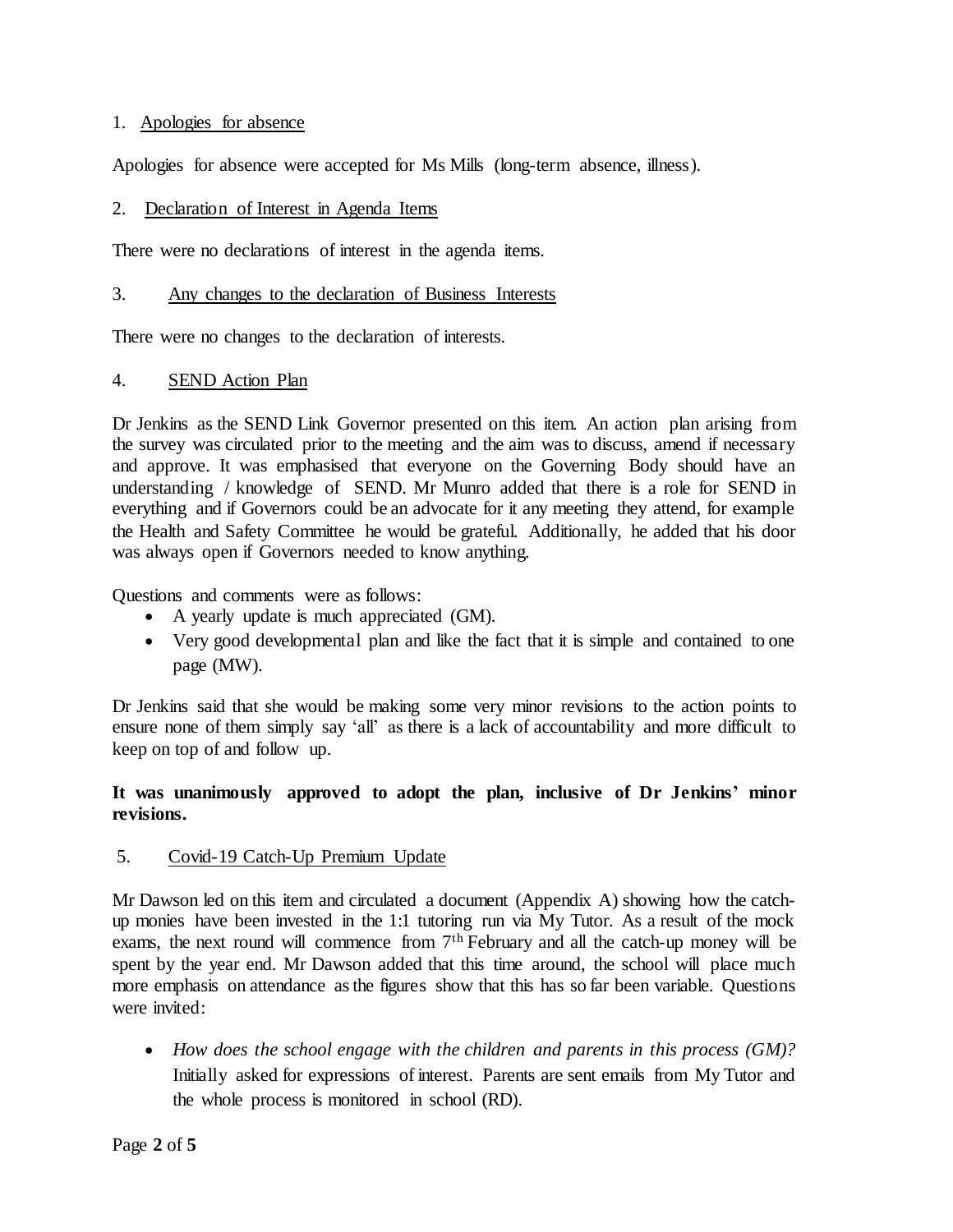- *If there are incidences of non-attendance, which there seems to be, does the school have to pay for these sessions regardless and if so could there be a policy of miss three sessions and the child is removed / slot given to someone else (MB)?* Yes, My Tutor are still paid and can look at this suggestion but must be careful at which students target for this as there are contextual reasons for some of the absences (RD).
- *Are there a group of children waiting for slots who do not have them (TBF)?* There is a priority list and have got most of these children sessions but there may be one or two to go back to. There is also the option to look at Year 10 (RD).
- *Apart from this, is there other support in place (JJ)?* Yes the school is supporting in other ways and some parents have decided to use private tutoring (RD).
- Are there quality control measures in place for this *(MW)*? Each tutor submits a report and some are very detailed and some not so. There is also a range of feedback from the children – again some is wonderful and some is not as good (RD).
- Is there some guidance given to the tutors (JR)? At the first session it is established what the child would like to focus on (RD).

Mr Buckland added that he had attended an ASCL meeting, where it was confirmed that the whole specification will be examined.

# 6. Minutes of the Full Governors Meeting held in December 2021

Mrs Boving-Foster updated the Governors that the Articles of Association are currently on hold with the DfE and the new Governor elected in the last meeting will join at an appropriate time in due course.

It was unanimously agreed that the minutes were a true record and Mrs Boving-Foster will sign these in school.

## 7. Management Accounts to the end of November 2021

Mrs Scott presented this item. The accounts had previously been circulated and she wished to highlight the following:

- The accounts are looking positive 3 months into the year.
- There are a few variances but this is just due to the way the accounts phases throughout the year.
- The school received 36 Co2 monitors amounting to  $\text{\pounds}2,800$  and also successfully applied for air purifiers. The school won 12, which amounts to £23,000.
- The school has been very lucky to receive some free equipment from a parent (chairs and sofas for staff and students, which probably amounts to about  $£25,000$ . This is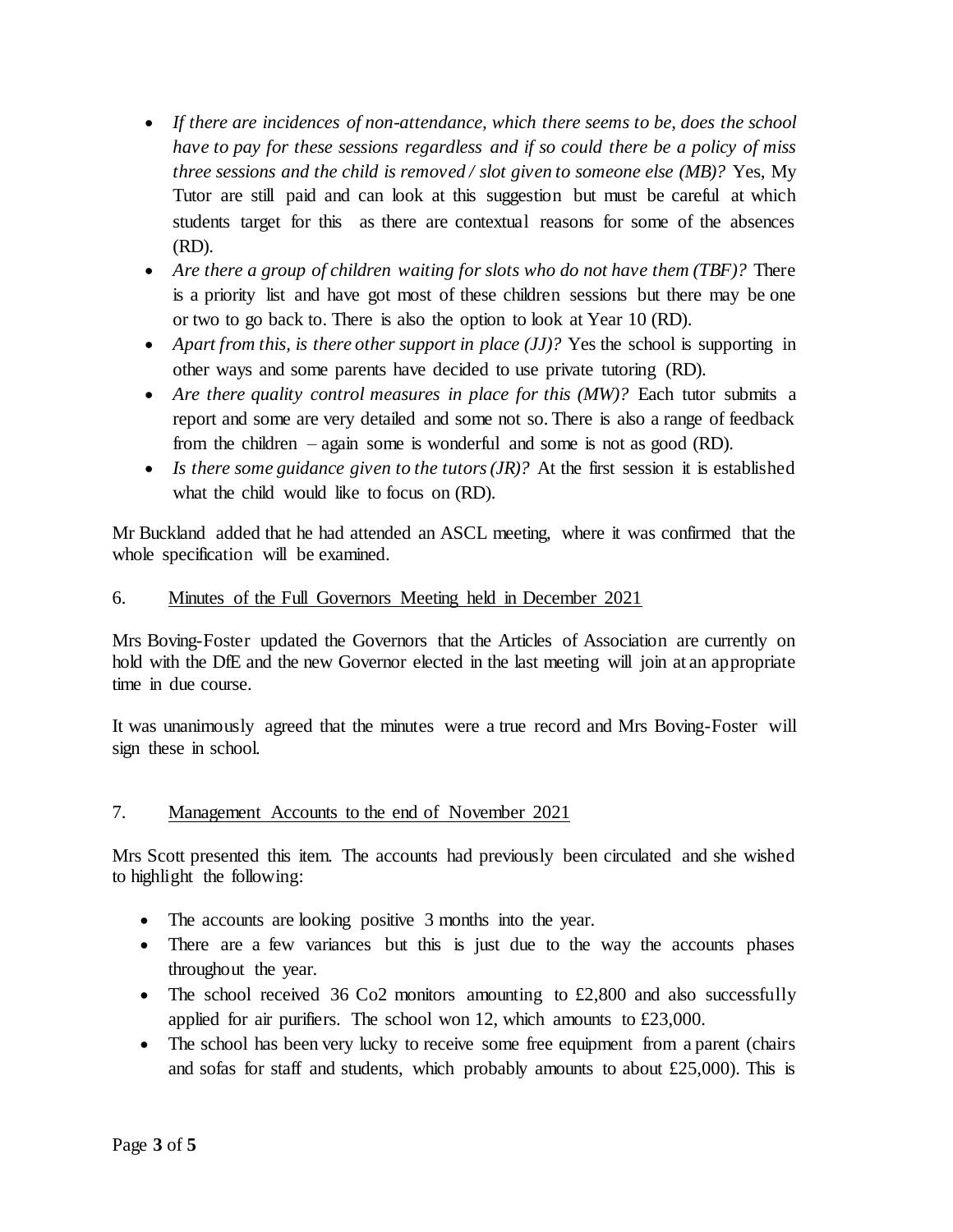greatly appreciated as the school would not have been able to afford these and they have made a huge difference.

Mr Buckland passed on his thanks to the hard work of Mrs Scott and Mr Dawson in preparing the bids for the air purifiers as only 7,000 were given out nationally.

# 8. Admissions Policy

Mr Allen presented this stating that the only change to the policy was the date, but must be updated annually. He noted that the date for the entrance exam is yet to be put in as this is yet to be confirmed but the policy can be discussed and voted on with this date inserted as soon as it is known. There were no questions or comments.

# **A vote was taken and it was unanimously agreed to adopt the policy.**

# 9. OFSTED Preparation and Feedback

Mr Buckland informed the Governors that OFSTED inspections are back to normal. The first round of mock interviews have been held in respect to SEND and these went very well. Mrs Boving-Foster, Mr Worrall and Dr Jenkins who participated in this said that they found it very worthwhile and had learnt a lot. Mrs Boving-Foster added that Governors should look at the OneDrive as there is, amongst other things, a folder containing all Trustee Assurance Reports.

The next round of mock interviews are being held on 9<sup>th</sup> February on the topic of personal development.

## 10. Staff Welfare Survey Feedback

Mr Buckland reported that this was done for the first time last term and the intention is to do this on a termly basis. He added that particular emphasis is on looking at the free text comment section. There was a short discussion about social media abuse of staff. Mr Buckland said that this is a national problem and the school is good at reacting too and punishing any offenders. Additionally, this is something which is discussed in order to set the tone for the school. Mr Dawson added that all staff have been asked that should an incident involve them, how much, if any detail, they wish to know.

Questions and comments were invited:

- *Need to encourage more staff to take part in it (MW).* There is a need to look at the nonteaching staff and also there is a trend that those who are content do not feel the need to fill it in (PB).
- *Continue to raise the profile in staff welfare and perhaps on an inset day build in time to complete the next survey (TBF).* This is a good idea and will look into this (PB).